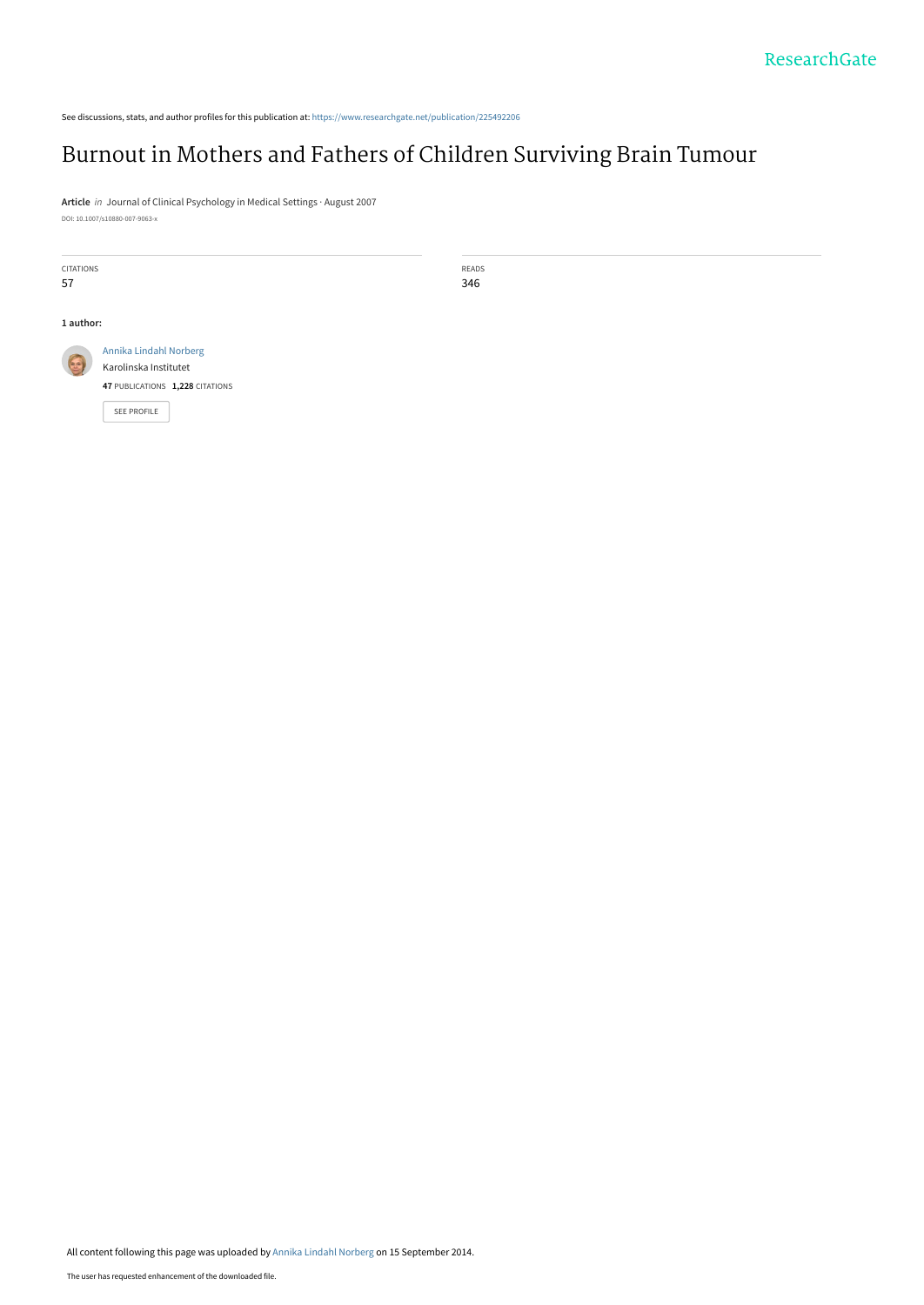

DiVA\*

http://uu.diva-portal.org

This is an author produced version of a paper published in *Journal of clinical psychology in medical settings*. This paper has been peerreviewed but does not include the final publisher proof-corrections or journal pagination.

Citation for the published paper: Annika Lindahl Norberg "Burnout in Mothers and Fathers of Children Surviving Brain Tumour" *Journal of clinical psychology in medical settings*, 2007, Vol. 14, Issue 2, pp. 130-137 URL:<http://dx.doi.org/10.1007/s10880-007-9063-x>

The original publication is available at [www.springerlink.com.](http://www.springerlink.com/) Access to the original publication may require subscription.

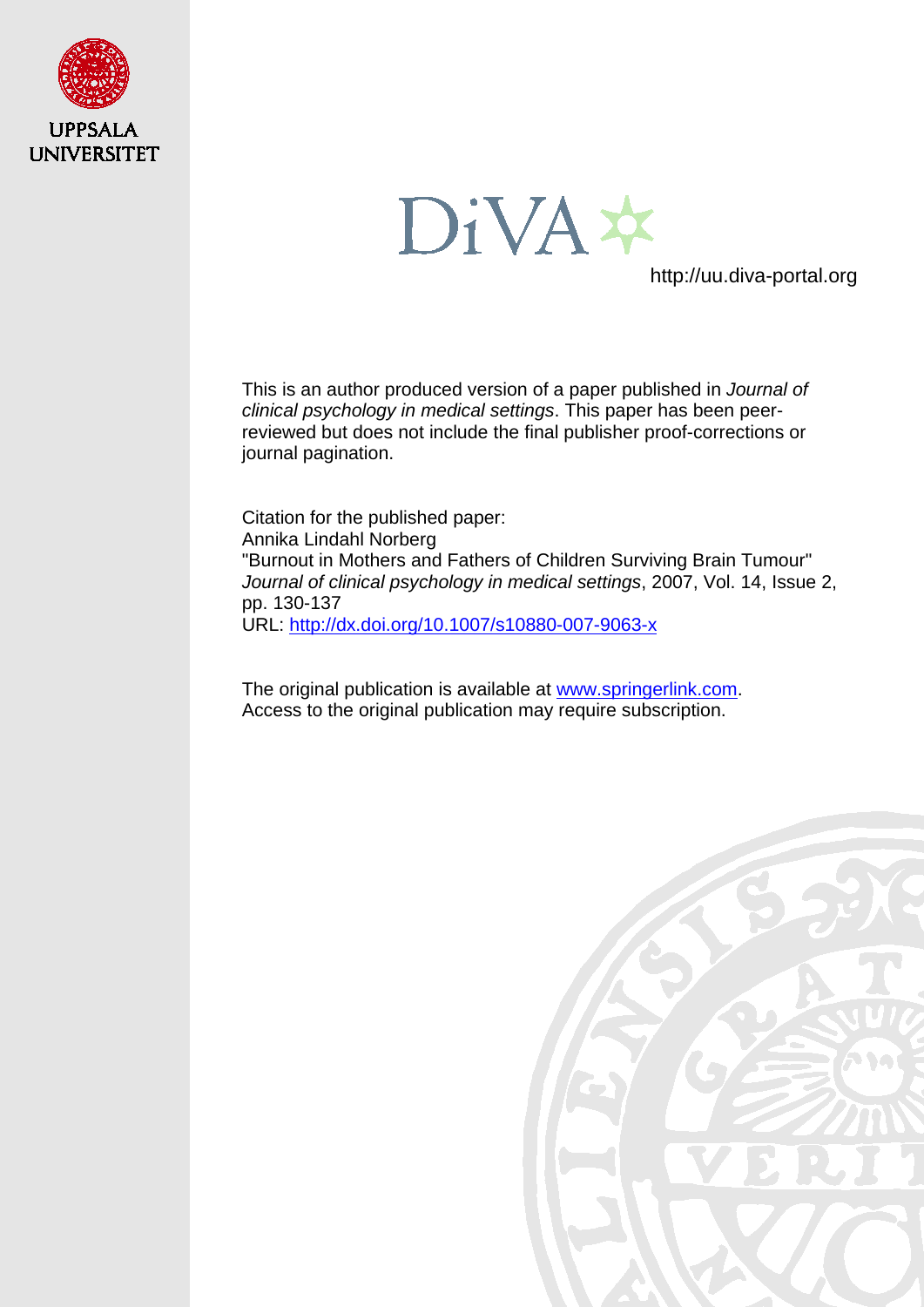# **Burnout in Mothers and Fathers of Children Surviving Brain Tumour.**

Annika Lindahl Norberg<sup>1</sup>

Running head: Burnout in parents of brain tumour survivors

<sup>1</sup> Department of Woman and Child Health, Childhood Cancer Research Unit, Karolinska Institutet, Stockholm, Sweden. Correspondence should be addressed to Annika Lindahl Norberg, Ph.D., Childhood Cancer Research Unit, Astrid Lindgren Children's Hospital Q6:05, SE-171 76 Stockholm, Sweden, e-mail: [annika.lindahl@ki.se](mailto:annika.lindahl@ki.se)

#### Abstract

The aim of this paper was to investigate the occurrence of burnout among parents of brain tumour survivors. Burnout was assessed in 24 mothers and 20 fathers of childhood brain tumour survivors, using the Shirom–Melamed Burnout Questionnaire. Parents of children with no history of chronic or serious diseases served as a reference group.

Mothers' burnout scores were significantly higher compared with reference mothers. For fathers, no relation between burnout and being a parent of a brain tumour survivor was established, despite a nonsignificant tendency in the same direction as for the mothers.

In conclusion, the parenting burden after a child's brain tumour may include chronic strain, and this may be particularly taxing for mothers. The findings encourage further studies of psychological exhaustion among parents of children with special needs.

**KEY WORDS**: Parents, childhood cancer survivors, burnout, stress

Introduction

When a child is diagnosed as having cancer, most parents experience a crisis. Previous studies have demonstrated a variety of parental reactions, and occasionally even higher levels of distress than in the patients themselves (e.g. Kazak et al., 2004). Moreover, cancer treatment of a child has been assumed to be a period of chronic stress for the parents (Barrera et al., 2004; Hoekstra-Weebers, Jaspers, Kamps, & Klip, 2001; Miller, Cohen, & Ritchey, 2002). Generic distress, such as anxiety, depression, and general psychological symptoms, is often elevated during the active phase of the child's treatment, but subsequently declines and is within a few years comparable to the levels in a community sample (Frank, Brown, Blount, & Bunke, 2001; Grootenhuis & Last, 1997; Sawyer, Antoniou, Toogood, Rice, & Baghurst, 2000; Wijnberg-Williams, Kamps, Klip, & Hoekstra-Weebers, 2006). Only in a minority of parents does the child's illness appear linked to enduring psychopathology.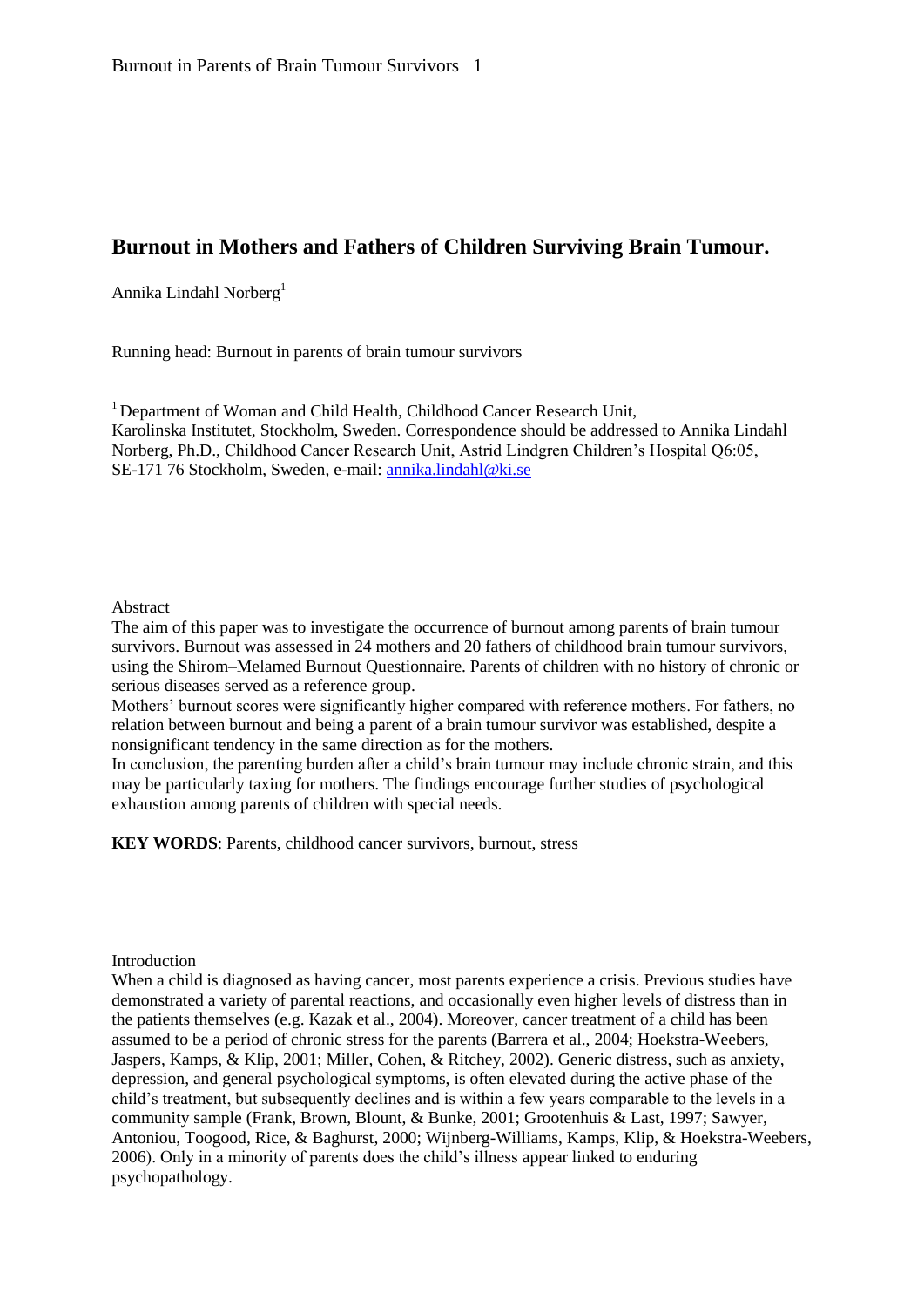On the other hand, subclinical reactions related to the child's cancer, for example symptoms of disease-related traumatic stress, helplessness, uncertainty, and low control, are reported to occur among parents even many years after completed treatment (Barakat et al., 1997; Grootenhuis & Last, 1997; Kazak et al., 2004; Kazak et al., 1997; Leventhal-Belfer, Bakker, & Russo, 1993; Lindahl Norberg, Lindblad, & Boman, 2005; Van Dongen-Melman et al., 1995). It has been suggested that enduring parental reactions may indicate the processing of a past trauma, experienced during active treatment (e.g. Brown, Madan-Swain, & Lambert, 2003; Kazak et al., 2004).

However, such reactions may also reflect the influence of present stressors (Lindahl Norberg et al., 2005; Phipps, Long, Hudson, & Rai, 2005) although current parental stressors after a child's cancer have rarely been systematically surveyed. Initial feelings of euphoria when the child has been discharged from treatment soon fade, as an awareness of the threat of relapse becomes marked (Quin, 2004; Van Dongen-Melman, Van Zuuren, & Verhulst, 1998). This stressor, known by Koocher's and O'Malley's (1981) now classical expression *The Damocles Syndrome*, is usually the only ongoing cancer-related stressor cited in studies involving parents after a child's cancer treatment. Nevertheless, Forinder (2004), studying parents' everyday lives after a bone marrow transplant, notes that the child's present somatic and psychological state has vital impact on the parents' everyday life. Similarly, impairments due to other aggressive cancer therapies, as well as to the illness itself, can be assumed to influence parental stress.

Treatment for childhood brain tumour has become more effective but also more aggressive, and remaining sequelae are relatively common, particularly after irradiation therapy, but also after surgery and chemotherapy (Anderson, 2003; Carpentieri, Meyer et al., 2003; Carpentieri, Waber et al., 2003). In addition, the tumour itself may have adverse consequences. A number of studies have described impaired verbal memory, visuospatial organization and motor function in a significant subgroup of children after treatment for brain tumours (Anderson, 2003; Duffner, 2004; Mulhern & Butler, 2004). Neurocognitive deficits occurring after completion of treatment are generally assumed to be chronic (Mulhern & Butler, 2004) but ongoing cognitive remediation training is essential, as it may improve the conditions (van't Hooft et al., 2005). In addition to neurocognitive sequelae, endocrine dysfunction is also frequent, leading to growth failure and disturbed sexual development (Anderson, 2003; Duffner, 2004). Survivors of pediatric brain tumours also seem to risk difficulties with social relationships (Fuemmeler, Mullins, & Marx, 2001; Mabbott et al., 2005; Mulhern et al., 2005). In the long run, there is a risk that brain tumour survivors will face limitations in their lives regarding educational achievement, marriage, parenthood and employment (Anderson, 2003; Mulhern, Merchant, Gajjar, Reddick, & Kun, 2004). The impairment of the prerequisites for a good quality of life in brain tumour survivors is reflected by demographical data, as well as by reports from parents (Carpentieri, Meyer et al., 2003; Fuemmeler et al., 2001). Remarkably enough, despite the more or less obvious deficits, the survivors themselves frequently report a quality of life on par with their healthy peers (Carpentieri, Meyer et al., 2003; Fuemmeler et al., 2001). It has been suggested that this discrepancy can be attributed to the parents' wider awareness of the sequelae and restrictions of the child's life (Radcliffe, Bennett, Kazak, Foley, & Phillips, 1996).

In summary, parents of children surviving brain tumours are likely to experience long-term strain related to the child's disease. Since the negative consequences of chronic stress can be serious (Strike & Steptoe, 2004; Toker, Shirom, Shapira, Berliner, & Melamed, 2005), further examination of chronic stress among parents is justified.

One of the most widely studied aspects of stress-related psychological exhaustion is burnout. The burnout syndrome, a constellation of symptoms including physical, emotional and cognitive exhaustion, is a consequence of longstanding stress exposure (Melamed, Kushnir, & Shirom, 1992; Shirom, Westman, Shamai, & Carel, 1997). Originally regarded as exclusively an effect of work stress (Maslach, Schaufeli, & Leiter, 2001), burnout may follow long-term stress irrespective of its source (Swedish National Board of Health and Welfare, 2003). For example, it has been seen among parents with an excessive parenting burden due to a child's chronic illness (Weiss, 2002). The general aim of the present study was to examine whether the concept of burnout was applicable in the context of parenting a child who has survived a brain tumour. This paper describes a straightforward investigation of the occurrence of burnout among mothers and fathers of brain tumour survivors, including a comparison of burnout between these parents and parents of children with no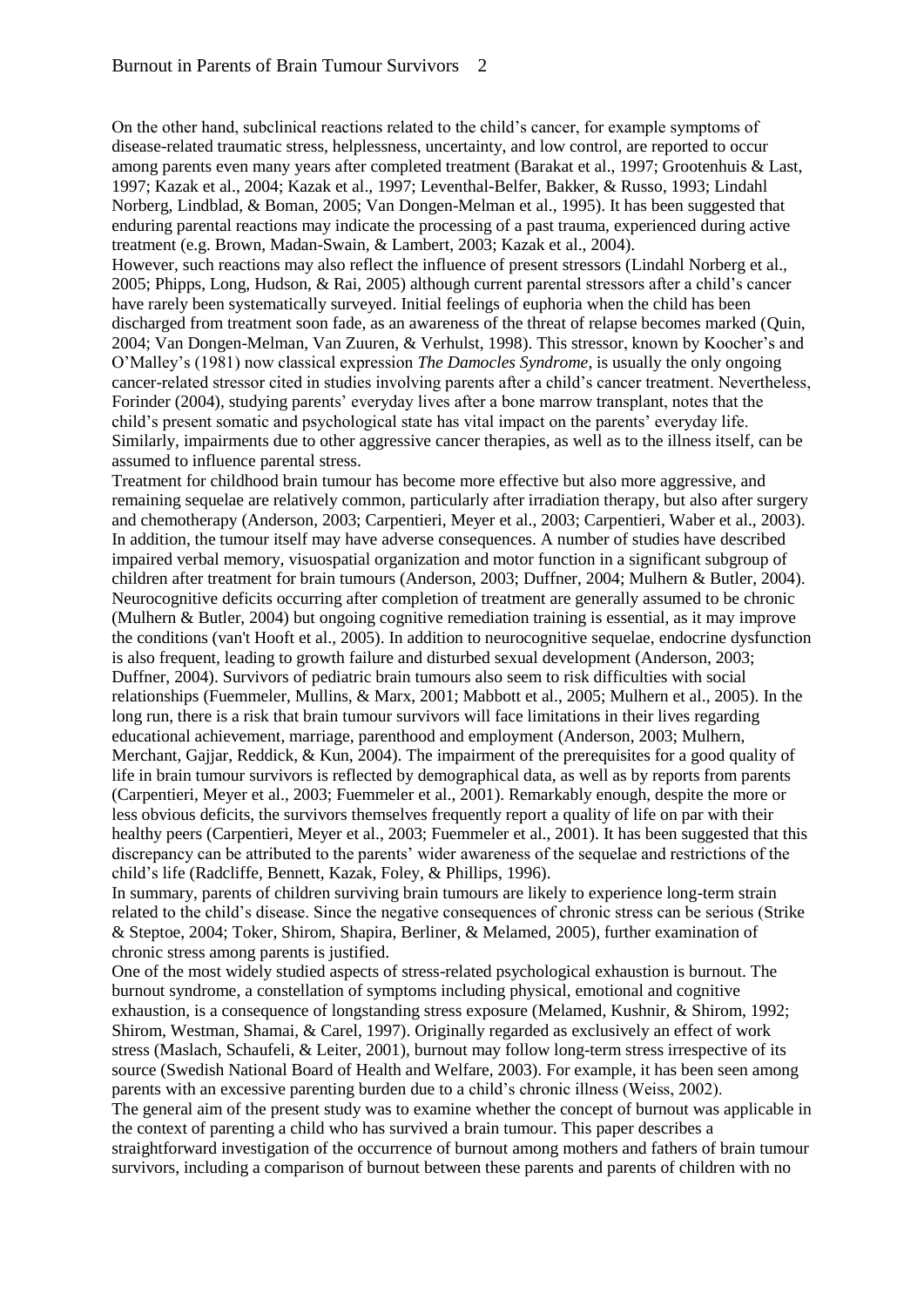history of chronic or serious diseases. Self-report questionnaires were used to assess burnout in a cross-sectional sample of parents whose children had completed treatment for brain tumour. Burnout was assessed on one single occasion in each individual parent.

### **Method**

#### *Participants*

This report includes data from 44 parents (24 mothers and 20 fathers), a subset of the data collected during a larger study investigating stress among parents of children who had completed treatment for CNS tumours. The larger study had a longitudinal design, including two assessments (T1 and T2) at an interval of approximately seven months. Burnout was assessed only on the second occasion (T2), and consequently only data from T2 are considered in the present paper.

Inclusion criteria for invitation were: parents of children diagnosed with malignant brain tumour; child should be disease-free and the cancer treatment completed; child should not be older than 18 years of age at the time of data collection; and parent should have sufficient knowledge of the Swedish language to complete the questionnaire. On the basis of these inclusion criteria, we invited the participation of both the mothers and fathers of all children who were diagnosed with malignant brain tumour 2000 – 2004 at the pediatric cancer unit at Astrid Lindgren Children's Hospital in Stockholm, Sweden.

A total of 69 parents were eligible and were invited to the first assessment (T1). Four of the parents declined to take part in the study when initially invited. Another six parents who agreed to participate did not return their questionnaires. Accordingly, the final study group contained 59 parents, leaving a response rate of 86% at T1. At T2, six of these 59 parents were not included due to relapse of the child's disease. Of the 53 eligible, 44 returned their T2-questionnaires. Thus, at T2 the respondents represented 83% of the parents eligible at T2, and 64% of the parents eligible at T1.

The study sample in the present paper included both mothers and fathers from 19 families, five mothers from families where the fathers had not responded, and one father from a family where the mother had not responded.

Fifty-five per cent of the parents  $(n = 24)$  in the study had children diagnosed with low-grade astrocytoma, 18% (*n* = 8) medulloblastoma, and 11% (*n* = 5) opticusglioma. The children of the remaining parents had been diagnosed with teratoma (2 parents), oligodendromatosis (2 parents), chraniopharyngeoma (2 parents), and dysgerminoma (1 parent). The time that had elapsed from the disclosure of the child's cancer diagnosis to study assessment ranged from 17 to 71 months (mean 42 months). Cancer treatment was completed 8 to 70 months prior to assessment (mean 35 months). The age of the child at data collection ranged from 5 to 18 years (mean 11 years). General demographic information about the parents in the study group is presented in Table 1.

Reference data were collected from parents in the general community. Inclusion criteria were: being a parent of at least one child between 0 and 16 years; residence in the municipality of Stockholm (like the respondents in the study sample). 450 randomly selected parents were invited, of whom 50% were fathers and 50% were mothers. Two parents could not be reached at the stated address. Of the remaining 448 parents 294 completed the questionnaire, and accordingly the response rate was 66%. In the present study, the reference group was set to include only parents of children with no serious or chronic diseases. Therefore the following questionnaires were excluded from the entire reference group: 14 parents of children currently suffering from serious or chronic diseases, 13 parents of children who had previously suffered from a serious or chronic disease, and 5 parents who had not submitted data regarding their children's diseases. The remaining sample included 259 parents, of whom 107 (41%) were fathers and 152 (59%) were mothers. Demographic information about the participants in the reference group is also presented in Table 1.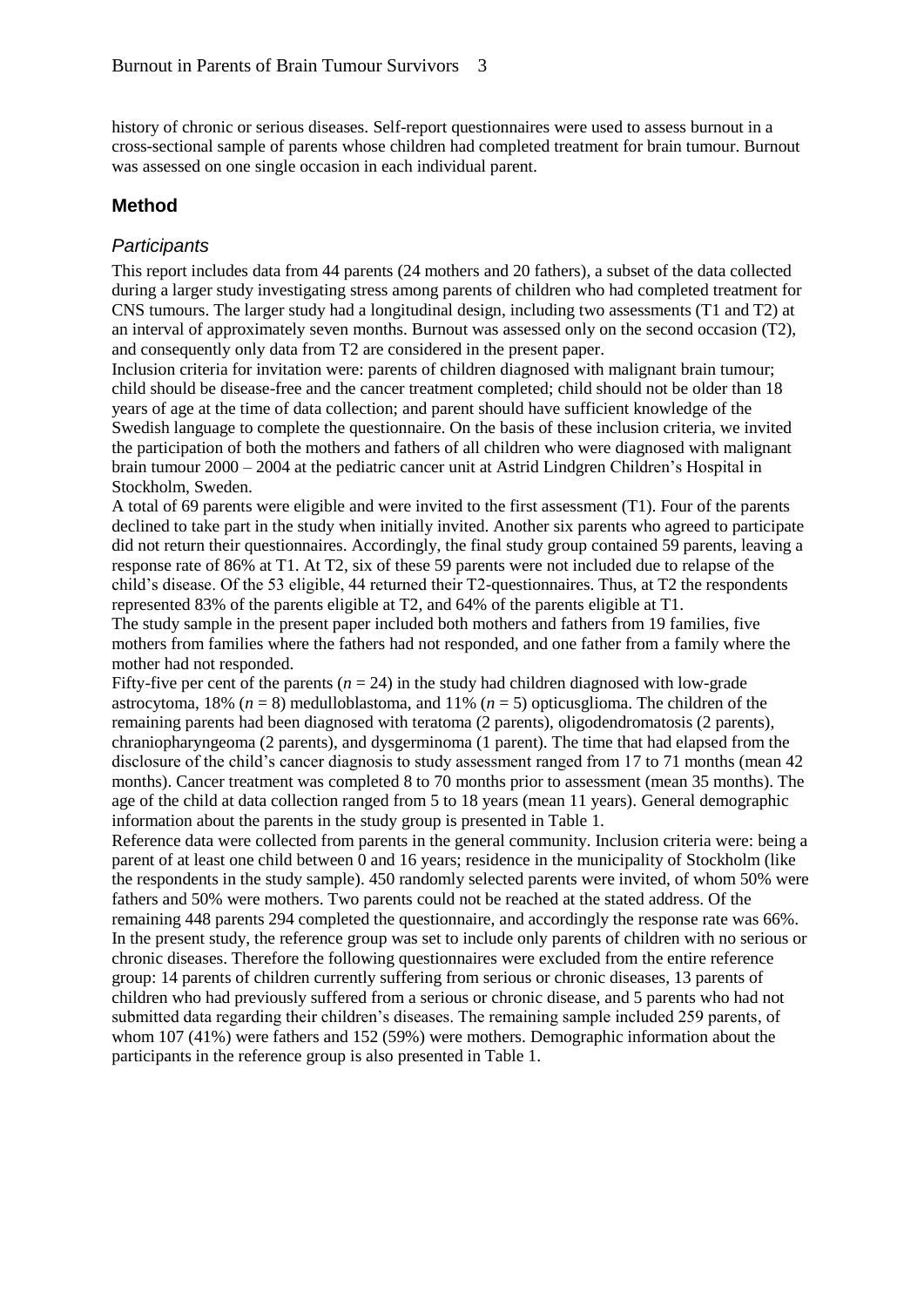#### Table I. Demographic data for parents of children after completed treatment for CNS

|  |  | tumour, and reference parents. |  |
|--|--|--------------------------------|--|
|--|--|--------------------------------|--|

|                                    | Study parents, %                                 | Reference parents, %                                |
|------------------------------------|--------------------------------------------------|-----------------------------------------------------|
| Education                          |                                                  |                                                     |
| elementary school only             | $\overline{2}$                                   | 4                                                   |
| college/high school                | 66                                               | 34                                                  |
| university                         | 32                                               | 62                                                  |
| Swedish-born                       | 80                                               | 80                                                  |
| immigrants to Sweden               | 20                                               | 20                                                  |
| Occupation/employment              |                                                  |                                                     |
| working full-time                  | 57                                               | 57                                                  |
| working part-time                  | 23                                               | 16                                                  |
| on parental leave                  | 5                                                | 12                                                  |
| unemployed                         | $\overline{2}$                                   | 3                                                   |
| other                              | 13                                               | 12                                                  |
| Children's age; at least one child |                                                  |                                                     |
| up to and including 6 years        | 27                                               | 66                                                  |
| $7 - 12$ years                     | 75                                               | 36                                                  |
| $13 - 18$ years                    | 61                                               | 30                                                  |
| over 18 years                      | 9                                                | 11                                                  |
| Parent's age, years                | Study parents,<br>mean (min-max)<br>41 $(27-56)$ | Reference parents,<br>mean (min-max)<br>$40(22-64)$ |
| Number of children in the family   | $2.7(1-5)$                                       | $1.9(1-5)$                                          |

#### *Procedures*

Data were collected through self-report questionnaires that respondents completed at home. Parents in the study group were invited to participate by telephone by a contact nurse. Those who agreed to participate were sent a letter with written information about the study, the questionnaire, and a prepaid reply envelope. As was notified in the information letter, T2-questionnaires were sent out approximately 7 months after the completion of the T1-questionnaires. A series of reminders were sent for both T1 and T2. Parents who had not completed and returned their questionnaires two weeks after the distribution received a reminder. This procedure was repeated after another two weeks. For the reference group, a random sample of addresses was obtained from the national register of personal addresses (SPAR, Statliga personadressregistret). Reference parents received a postal invitation including a letter describing the study, the questionnaire, a pre-paid reply envelope, and a slip which parents could return if they chose not to participate in the study. Reminder letters were sent on three occasions to those who at that time had not returned either a completed questionnaire or a slip stating that they did not want to participate. The three occasions were one, three and six weeks after the initial distribution of invitations.

The study was approved by the Ethics Committee at Karolinska Institutet, Stockholm, Sweden.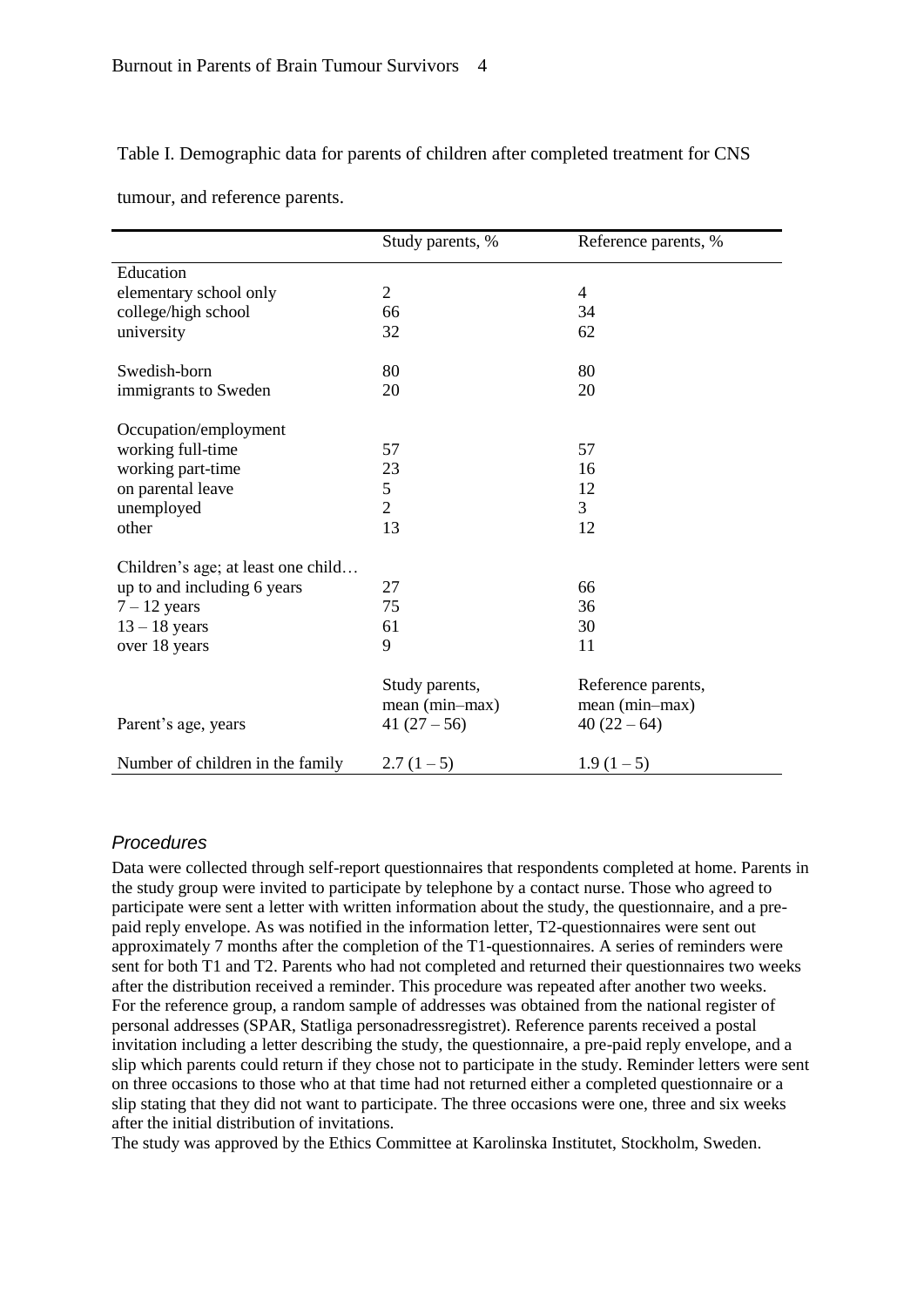## *Assessment of burnout*

The Shirom–Melamed Burnout Questionnaire (SMBQ; Grossi, Perski, Evengard, Blomkvist, & Orth-Gomer, 2003; Melamed et al., 1992; Melamed et al., 1999) was used to assess burnout. This instrument contains 22 items that measure different facets of the burnout syndrome, as expressed by four subscales: *emotional exhaustion and physical fatigue* (8 items; below referred to as *exhaustion/fatigue*), *listlessness* (4 items), *tension* (4 items), and *cognitive difficulties* (6 items). The response format is a Likert scale graded 1 to 7. Mean scores constitute the individual results, with a higher score reflecting more burnout symptoms. In the present study, scores for each subscale, as well as an overall burnout index (SMBQ-total), were calculated for each participant. Satisfactory to good internal consistency of the instrument in the present study was indicated for the SMBQ-total as well as for the four subscales: The Cronbach's alpha values were for *SMBQ-total* in the study group 0.98, and in the reference group 0.95. For the subscales, the alpha values were: *exhaustion/fatigue* 0.93 (study group) and 0.90 (reference group); *listlessness* 0.89 and 0.84; *tension* 0.89 and 0.78; and *cognitive difficulties* 0.97 and 0.94.

## *Data management*

Respondents who failed to answer more than 25% of the items in a SMBQ subscale were excluded from analyses employing that subscale. For parents with 25% or fewer items unanswered, missing values were replaced with the individual mean score of the scale in question. In the study group, such imputations were made for one respondent's answer to an item in the exhaustion/fatigue subscale, and for one and two respondents' answers to items in the listlessness and tension subscales, respectively. The self-reported burnout was analyzed in two ways:

1) Quantity of burnout symptoms in the form of the individual SMBQ-total and subscale scores represented *relative burnout*;

2) A measure of *current burnout* was obtained through categorizing the SMBQ-total scores. This procedure was based on the cut-off levels set by Grossi et al. (2003): respondents with a score of 2.75 or less were assigned to a low-burnout group, while a score of 3.75 or more indicated high-burnout. In the present study these two categories are referred to as *no burnout*, including those reporting no or negligible expressions of burnout symptoms, and *current burnout*, which can be assumed to indicate evident symptoms of burnout. These two categories thus included only the respondents with the lowest and the highest SMBQ-scores.

#### *Statistical analyses*

*Relative burnout* in the study group was compared with that among reference parents: one-way analysis of variance (ANOVA) was used to compare the two groups regarding scores of SMBQ-total and the four subscales. Frequency of *current burnout* and *no burnout* is presented; comparisons of incidence in the study group and the reference group were made using a Chi-Square test. Gender effects were addressed by means of paired-samples t-tests, which were used to compare levels of *relative burnout* in mother and father from the 19 couples where both parents had participated in the study. Thus, separate paired-samples analyses were made regarding SMBQ-total and each of the four subscales. Correlations of burnout scores in the mothers and fathers from the couples were also calculated, in order to check for any systematic covariation.

The variation in *relative burnout* in relation to time elapsed post-treatment was examined using Pearson correlation analyses (2-tailed). Correlation analyses were carried out separately for mothers and fathers.

## **Results**

Mean and standard deviation (SD) values for SMBQ and its subscales are presented in Table 2. SMBQ-total scores ranged from 1.27 to 6.95 in the study group. Among reference parents, minimum and maximum scores for SMBQ-total were 1.00 and 6.55, respectively. Skewness values ranging from 0.29 to 0.65 indicated a normal distribution of scores in SMBQ-total and all subscales in both groups.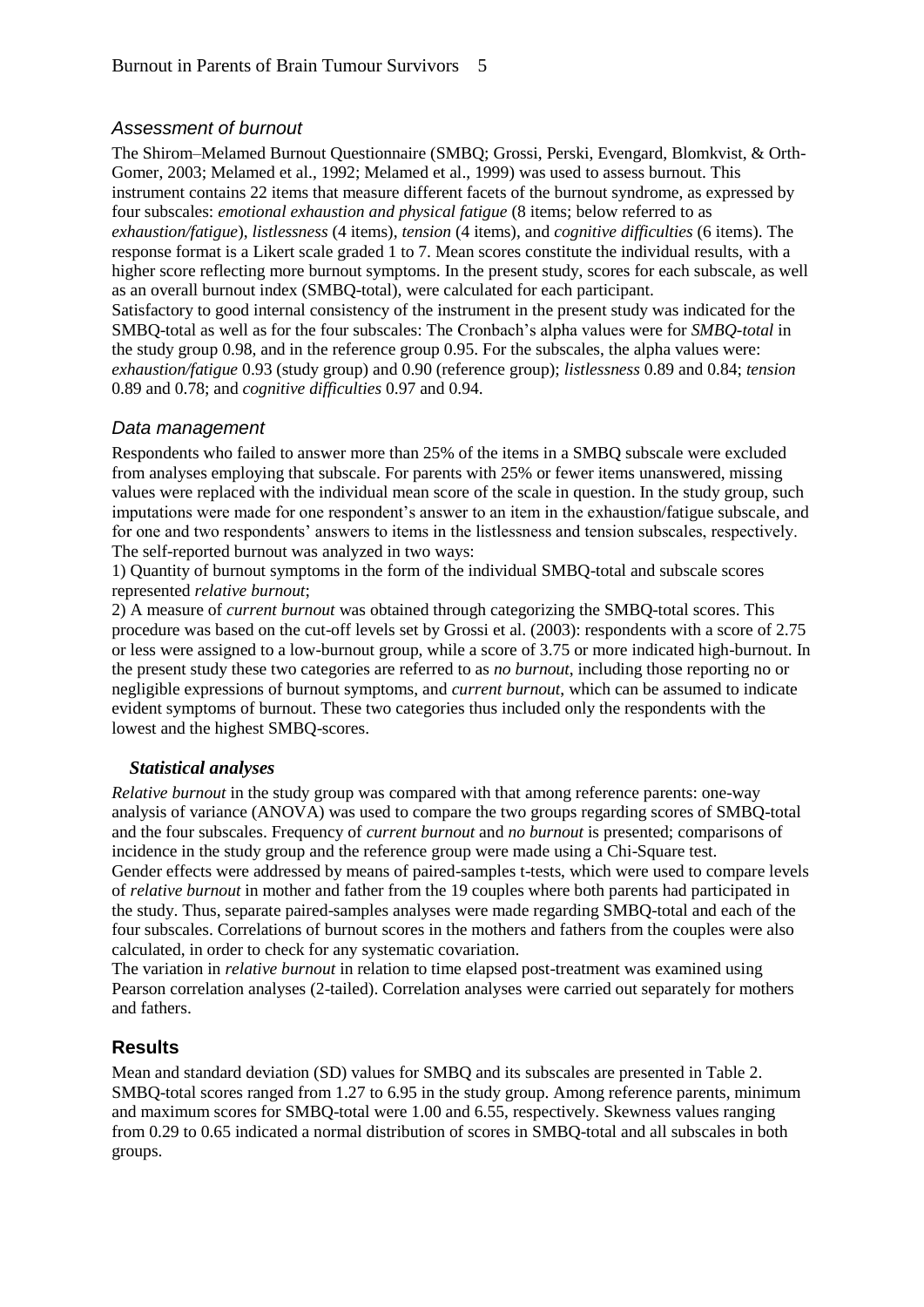Table II. SMBQ scores of parents of children after completed treatment for CNS tumour,

and reference parents.

|                           | Study parents, Mean (SD) |                  | Reference parents, Mean (SD) |                   |
|---------------------------|--------------------------|------------------|------------------------------|-------------------|
|                           | Mothers<br>$(n=24)$      | Fathers $(n=20)$ | Mothers $(n=152)$            | Fathers $(n=107)$ |
| Burnout (SMBQ-total)      | 3.94(1,50)               | 3.01(1.47)       | 3.26(1.24)                   | 2.80(1.00)        |
| Exhaustion/fatigue        | 4.02(1.38)               | 2.95(1.60)       | 3.22(1.40)                   | 2.78(1.16)        |
| Listlessness <sup>a</sup> | 4.05(1.40)               | 3.61(1.53)       | 3.46(1.35)                   | 3.20(1.15)        |
| Tension <sup>b</sup>      | 3.92(1.84)               | 3.22(1.52)       | 3.41(1.36)                   | 3.04(1.16)        |
| Cognitive difficulties    | 3.77(1.89)               | 2.58(1.56)       | 3.03(1.54)                   | 2.45(1.26)        |

Exclusions of questionnaires due to missing data:

<sup>a</sup> one study mother, two reference fathers, and six reference mothers.

 $<sup>b</sup>$  one study father, one study mother, three reference fathers, and one reference mother.</sup>

*Relative burnout.* Mothers in the study group reported consistently more relative burnout than reference mothers (Table 2; Figure 1). However, the differences were significant only for SMBQ-total  $(F = 5.60; p = .015)$  and the aspects of exhaustion/fatigue  $(F = 6.77; p = .010)$  and cognitive difficulties ( $F = 4.44$ ;  $p = .037$ ). The difference regarding listlessness was approaching significance  $(F = 3.78; p = .053)$ .

For fathers, the ANOVAs indicated no differences between the study group and the reference group (Table 2; Figure 1).



Fig. 1 Burnout in mothers and fathers of children treated for brain tumour and in reference mothers and fathers.  $*<sub>p</sub> < 0.05$ 

*Current burnout.* Among the mothers in the study group, 54% (*n* = 13) were assigned to the *current burnout* group, and 25% (*n* = 6) reported *no burnout*. In the sample of reference mothers *current burnout* was less common (34%), while *no burnout* was more frequent (38%).

Twenty per cent  $(n = 4)$  of the fathers in the study group displayed current burnout, and 45%  $(n = 9)$ of them reported no burnout. Among reference fathers, the corresponding incidences were 19% current burnout and 52% no burnout. The differences between the groups were not statistically detectable.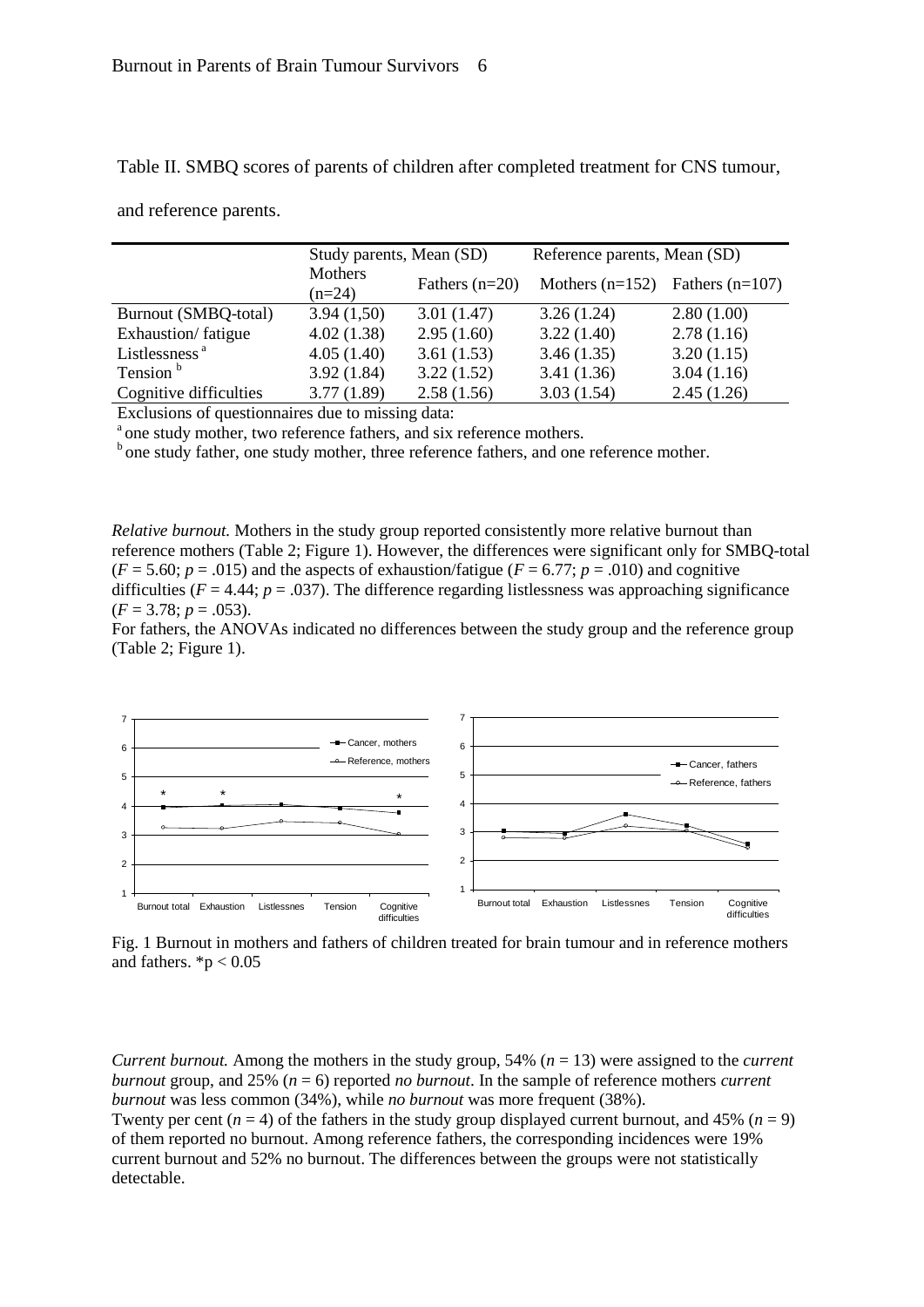*Parent gender.* Paired-samples analyses of relative burnout in 19 couples in the study group revealed that mean scores of mothers were consistently higher than those of fathers regarding SMBQ-total  $(t =$ 2.87,  $p = .010$ ), exhaustion/fatigue ( $t = 3.15$ ,  $p = .006$ ), and cognitive difficulties ( $t = 3.05$ ,  $p = 0.007$ ). No systematic gender difference within the parent couples was found for listlessness and tension. Correlation analysis of burnout scores in mothers and fathers from the couples indicated no systematic covariation.

*Time post-treatment*. The cross-sectional analyses revealed no statistically significant impact of the time that had elapsed since completion of treatment on relative burnout regarding mothers and fathers.

## **Discussion**

The present paper reports the results from an evaluation of burnout among twenty-four mothers and twenty fathers of brain tumour survivors. More than half of the mothers reported current burnout, according to the criterion employed in the study. Symptoms of burnout occurred consistently more often among the mothers in the study group, compared with mothers of children with no history of serious or chronic diseases. The higher frequency of burnout symptoms among the study group mothers involved primarily *emotional exhaustion and physical fatigue*, and *cognitive difficulties*. Regarding fathers, no relation between burnout and being a parent of a brain tumour survivor was distinguished, despite a non-significant tendency to higher symptom levels in the study group. Parental stressors after completion of a child's treatment for brain tumour have not been comprehensively documented. Yet the everyday life of the family often involves several potentially stressful conditions and demands. In a study by Barr and colleagues (1999) comprising 44 children who had survived brain tumours, only one-fifth were completely free of morbidity. About one third are reported to suffer from moderate or severe neurological deficits (Anderson, 2003). Weiss (2002) notes that mental retardation and autism in a child may predict burnout in mothers (no fathers were included in the study). Regarding brain tumour survivors, it can be assumed that both serious dysfunctions and minor deficits such as cosmetic changes may influence the everyday life of the former patients (Schwartz, 1999), and consequently also of the parents.

In the present study, the mother was more often the parent experiencing the highest rate of burnout symptoms. At the same time, no significant correlation between mothers' and fathers' burnout levels (within couples) were found. This indicated that although the mother and father may have several shared concerns regarding the child and the family, these shared concerns were not the main or only source of burnout symptoms. The higher levels of burnout among women compared with men are in line with previous findings in other settings (Lindblom, Linton, Fedeli, & Bryngelsson, 2006; Shirom et al., 1997). This difference may reflect a gender typical style in responding to the questionnaire. However, the fact that burnout in mothers but not in fathers differed from that in reference parents implies that mothers of brain tumour survivors indeed experience chronic stress to a greater extent than the fathers. A tentative explanation of this gender difference is that mothers have frequently taken on a heavier parenting burden than the fathers, as mothers traditionally tend to do (Milgram & Atzil, 1988). It has also been argued that the parent role of mothers is often associated with the stress of excess expectations from others (Jackson & Mannix, 2004). Furthermore, women are assumed to be particularly at risk for the stress of multiple roles (Orth-Gomer & Leineweber, 2005), and chronic strain related to combining parent role and work is a predictor of distress in mothers (Naerde, Tambs, Mathiesen, Dalgard, & Samuelsen, 2000).

Nonetheless, despite the need to monitor mothers' parenting burdens in particular, professionals should be encouraged to consider individual variation rather than to presuppose the existence of gender differences, as the latter may lead to false assumptions about psychosocial needs. Indeed, it was a father who reported the maximum burnout-total score in the present study group. Certainly fathers do react to a child's cancer (Chesler & Parry, 2001), although burnout may be more common among mothers.

As noted in the stress literature, chronic stress is most often associated with excessive demand, although it can arise from other persistent conditions such as threat, uncertainty, or restriction of choice (Wheaton, 1997). Strain does not have to be traumatic or severe to have high psychological impact (Singer & Davidson, 1986). Even low-intensity stressors may create a severe effect, if they are long-lasting or recurrent. Furthermore, each single stressor need not persist for long, as it has been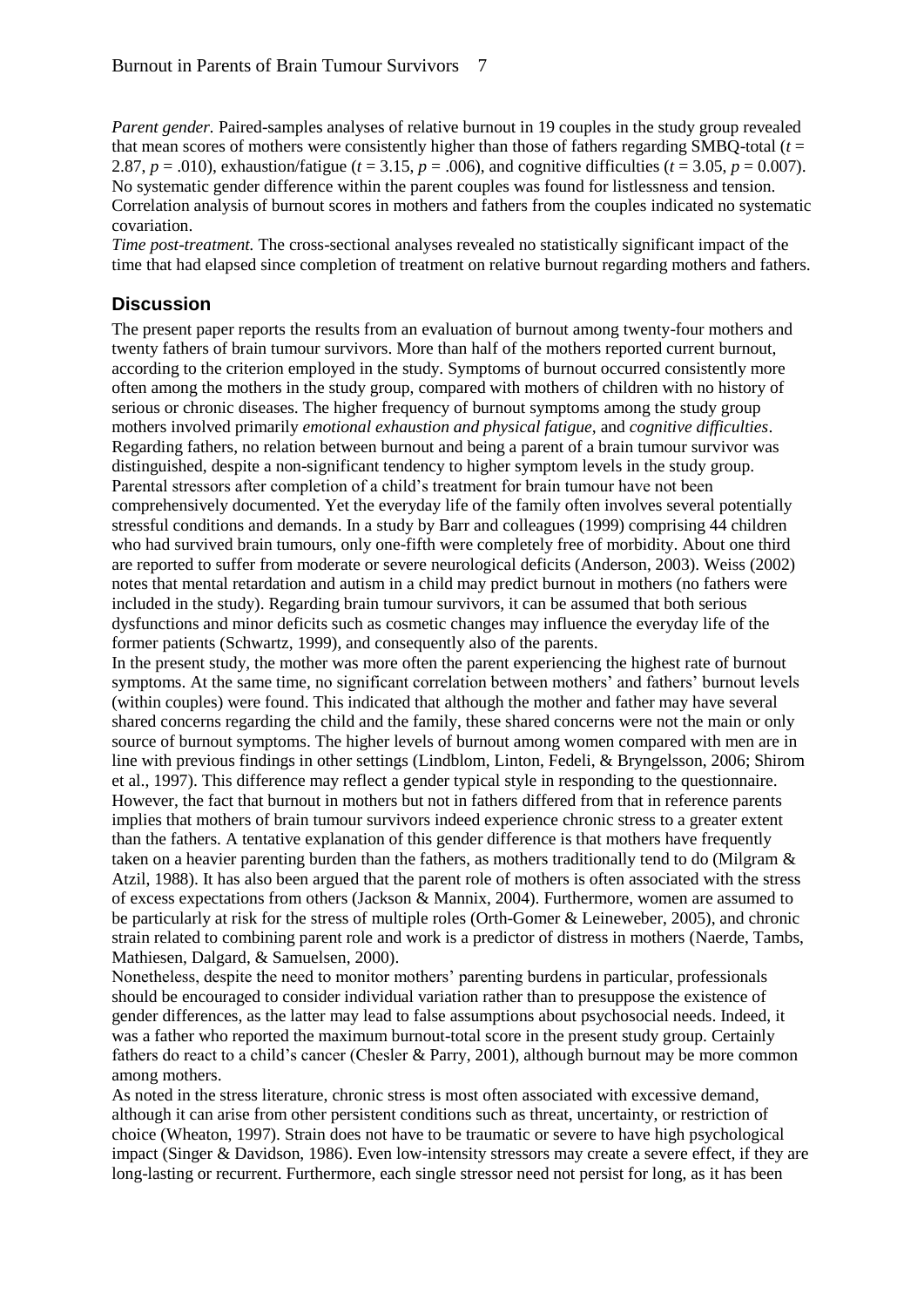suggested that separate stressors may give rise to cumulative effects. Each exposure to such a stressor may constitute a minimum of threat, but if the strain persists the impact may accumulate over time, and lead to exhaustion (Singer & Davidson, 1986). The stresses of parenting a child with special needs probably augment any strain in other areas, for example at work.

Among the parents in this study, burnout symptoms were not related to time elapsed since the end of treatment. This suggests that possible disease-related stressors may have similar impact during the years after treatment completion. However, individual trajectories of stress over time have to be investigated longitudinally.

The findings of this study argue for the psychosocial follow-up of families after a child's brain tumour to address chronic stress and its effects. To prevent psychological exhaustion, chronic stressors should be identified and reduced or eliminated (Swedish National Board of Health and Welfare, 2003). Parents may need support in this process. As regards full-blown burnout, patients appear to benefit from a combination of medical, paramedical, and psychological interventions, modified to suit the needs of the individual (Perski & Grossi, 2004).

#### *Limitations*

Some methodological limitations of this study need to be recognized. First, the present study did not investigate the source of any chronic stress, and, consequently, assumptions about the causes of burnout can only be tentative. A longitudinal approach following individual cases would be necessary to verify or refute hypotheses about circumstances leading to burnout in the respondents. In addition, the number of parents in the study was relatively small, limiting the possibilities of drawing conclusions.

Furthermore, it should be noted that a low *relative burnout*, i.e. a low SMBQ-score, means "far from being burned-out" rather than "slightly burned-out". Moreover, in the absence of generally accepted diagnostic criteria, it can be questioned whether "current burnout" as it was defined in this study really is serious enough to be regarded as clinically significant. However, comparison with a clinical sample supports this assumption: The mean SMBQ score among the study parents with "current burnout" in this study was 5.14 (SD 1.0), which corresponds to the mean SMBQ score of 5.37 in a sample of men and women on sick leave due to burnout (Grossi et al., 2005).

Finally, in this study one single measure of burnout was used. The use of additional assessment modalities, e.g. physiological correlates, would provide a broader and, perhaps, more reliable basis for conclusions.

## *Conclusions & Future*

To summarize, the outcome of the present study implies that the burnout found among the parents in the study group may, to a certain extent, be associated with parenting a brain tumour survivor, at least in regards to the mothers. The situation of the family appears not to affect fathers in the same way. The findings encourage further studies of chronic stress and psychological exhaustion among parents after a child's cancer treatment. A thorough examination of parents' burdens during the period of convalescence and rehabilitation after childhood brain tumour should facilitate identification of factors associated with the incidence of burnout. The situation of parents of children with other serious or chronic diseases should also be considered. Furthermore, the findings highlight the necessity of paying attention to signs of chronic stress in the psychosocial follow up of these families.

## *Acknowledgements*

I gratefully acknowledge the time and energy contributed by the participating parents. Thanks also to Anncarin Pal, RN, who assisted in the process of inviting parents to participate in the study group. The study was supported by the Children's Cancer Foundation of Sweden (RKT05/006).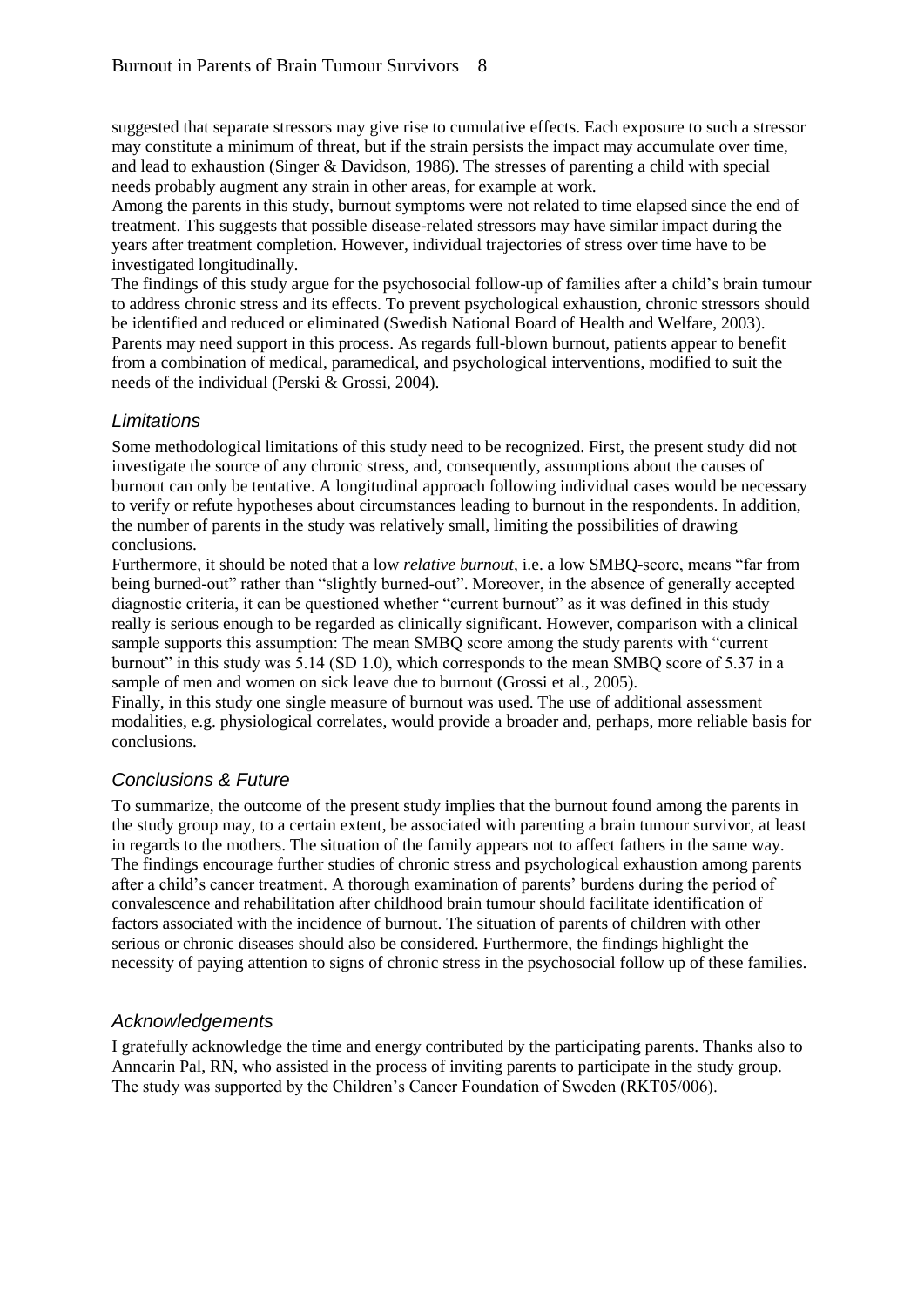## **References**

Anderson, N. E. (2003). Late complications in childhood central nervous system tumour survivors. *Current Opinion in Neurology*, *16*, 677-683.

Barakat, L. P., Kazak, A. E., Meadows, A. T., Casey, R., Meeske, K., & Stuber, M. L. (1997). Families surviving childhood cancer: A comparison of posttraumatic stress symptoms with families of healthy children. *Journal of Pediatric Psychology*, *22*, 843-859.

Barr, R. D., Simpson, T., Whitton, A., Rush, B., Furlong, W., & Feeny, D. H. (1999). Health-related quality of life in survivors of tumours of the central nervous system in childhood--a preference-based approach to measurement in a cross-sectional study. *European Journal of Cancer*, *35*, 248-255.

Barrera, M., D'Agostino, N. M., Gibson, J., Gilbert, T., Weksberg, R., & Malkin, D. (2004). Predictors and mediators of psychological adjustment in mothers of children newly diagnosed with cancer. *Psycho-Oncology*, *13*, 630-641.

Brown, R. T., Madan-Swain, A., & Lambert, R. (2003). Posttraumatic stress symptoms in adolescent survivors of childhood cancer and their mothers. *Journal of Traumatic Stress*, *16*, 309-318.

Carpentieri, S. C., Meyer, E. A., Delaney, B. L., Victoria, M. L., Gannon, B. K., Doyle, J. M., et al. (2003). Psychosocial and behavioral functioning among pediatric brain tumor survivors. *Journal of Neuro-Oncology*, *63*, 279-287.

Carpentieri, S. C., Waber, D. P., Pomeroy, S. L., Scott, R. M., Goumnerova, L. C., Kieran, M. W., et al. (2003). Neuropsychological functioning after surgery in children treated for brain tumor. *Neurosurgery*, *52*, 1348-1356; discussion 1356-1347.

Chesler, M. A., & Parry, C. (2001). Gender roles and/or styles in crisis: an integrative analysis of the experiences of fathers of children with cancer. *Qualitative Health Research*, *11*, 363-384.

Duffner, P. K. (2004). Long-term effects of radiation therapy on cognitive and endocrine function in children with leukemia and brain tumors. *Neurologist*, *10*, 293-310.

Forinder, U. (2004). Bone marrow transplantation from a parental perspective. *Journal of Child Health Care*, *8*, 134-148.

Frank, N. C., Brown, R. T., Blount, R. L., & Bunke, V. (2001). Predictors of affective responses of mothers and fathers of children with cancer. *Psycho-Oncology*, *10*, 293-304.

Fuemmeler, B. F., Mullins, L. L., & Marx, B. P. (2001). Posttraumatic stress and general distress among parents of children surviving a brain tumor. *Child Health Care*, *30*.

Grootenhuis, M. A., & Last, B. F. (1997). Predictors of parental emotional adjustment to childhood cancer. *Psycho-Oncology*, *6*, 115-128.

Grossi, G., Perski, A., Ekstedt, M., Johansson, T., Lindstrom, M., & Holm, K. (2005). The morning salivary cortisol response in burnout. *Journal of Psychosomatic Research*, *59*, 103-111.

Grossi, G., Perski, A., Evengard, B., Blomkvist, V., & Orth-Gomer, K. (2003). Physiological correlates of burnout among women. *Journal of Psychosomatic Research*, *55*, 309-316.

Hoekstra-Weebers, J. E., Jaspers, J. P., Kamps, W. A., & Klip, E. C. (2001). Psychological adaptation and social support of parents of pediatric cancer patients: a prospective longitudinal study. *Journal of Pediatric Psychology*, *26*, 225-235.

Jackson, D., & Mannix, J. (2004). Giving voice to the burden of blame: a feminist study of mothers' experiences of mother blaming. *International Journal of Nursing Practice*, *10*, 150-158.

Kazak, A. E., Alderfer, M., Rourke, M. T., Simms, S., Streisand, R., & Grossman, J. R. (2004). Posttraumatic stress disorder (PTSD) and posttraumatic stress symptoms (PTSS) in families of adolescent childhood cancer survivors. *Journal of Pediatric Psychology*, *29*, 211-219.

Kazak, A. E., Barakat L P, Meeske K, Christakis D, Meadows A T, Casey R, et al. (1997).

Posttraumatic stress, family functioning, and social support in survivors of childhood leukemia and their mothers and fathers. *Journal of Consulting and Clinical Psychology*, *65*, 120-129.

Leventhal-Belfer, L., Bakker, A. M., & Russo, C. L. (1993). Parents of childhood cancer survivors: A descriptive look at their concerns and needs. *Journal of Psychosocial Oncology*, *11*, 19-41.

Lindahl Norberg, A., Lindblad, F., & Boman, K. K. (2005). Parental traumatic stress during and after paediatric cancer treatment. *Acta Oncologica*, *44*, 382-388.

Koocher, G. P., & O'Malley, J. E. (1981). The Damocles syndrome: psychosocial consequences of surviving childhood cancer. New York, NY: McGraw-Hill.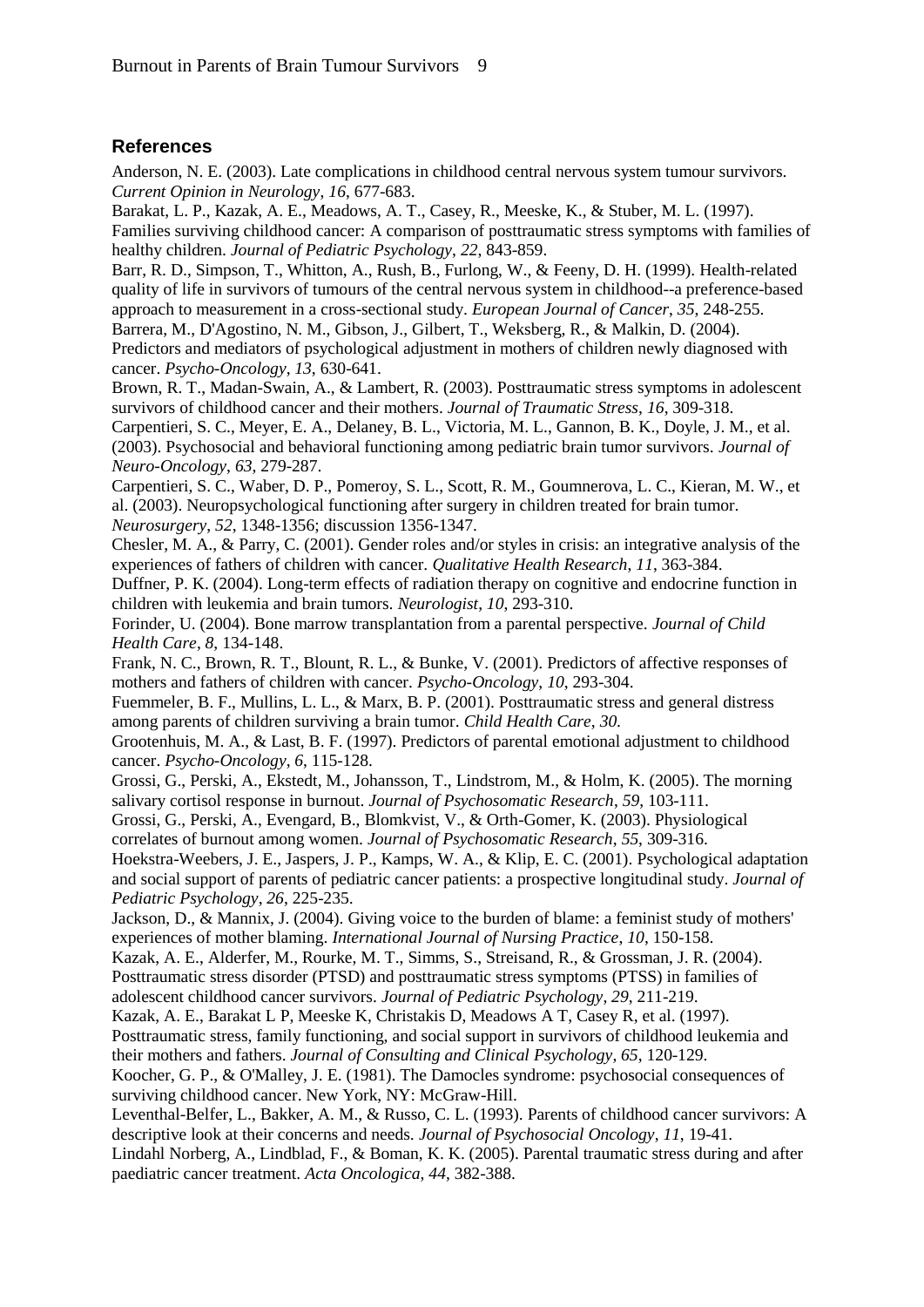Lindblom, K. M., Linton, S. J., Fedeli, C., & Bryngelsson, I. L. (2006). Burnout in the working population: relations to psychosocial work factors. *International Journal of Behavioral Medicine*, *13*, 51-59.

Mabbott, D. J., Spiegler, B. J., Greenberg, M. L., Rutka, J. T., Hyder, D. J., & Bouffet, E. (2005). Serial evaluation of academic and behavioral outcome after treatment with cranial radiation in childhood. *Journal of Clinical Oncology*, *23*, 2256-2263.

Maslach, C., Schaufeli, W. B., & Leiter, M. P. (2001). Job burnout. *Annual Review of Psychology*, *52*, 397-422.

Melamed, S., Kushnir, T., & Shirom, A. (1992). Burnout and risk factors for cardiovascular diseases. *Behavioral Medicine*, *18*, 53-60.

Melamed, S., Ugarten, U., Shirom, A., Kahana, L., Lerman, Y., & Froom, P. (1999). Chronic burnout, somatic arousal and elevated salivary cortisol levels. *Journal of Psychosomatic Research*, *46*, 591- 598.

Milgram, N. A., & Atzil, M. (1988). Parenting stress in raising autistic children. *Journal of Autism and Developmental Disorders*, *18*, 415-424.

Miller, G. E., Cohen, S., & Ritchey, A. K. (2002). Chronic psychological stress and the regulation of pro-inflammatory cytokines: A glucocorticoid-resistance model. *Health Psychology*, *21*, 531-541. Mulhern, R. K., & Butler, R. W. (2004). Neurocognitive sequelae of childhood cancers and their treatment. *Pediatric Rehabilitation*, *7*, 1-14; discussion 15-16.

Mulhern, R. K., Merchant, T. E., Gajjar, A., Reddick, W. E., & Kun, L. E. (2004). Late neurocognitive sequelae in survivors of brain tumours in childhood. *Lancet Oncology*, *5*, 399-408. Mulhern, R. K., Palmer, S. L., Merchant, T. E., Wallace, D., Kocak, M., Brouwers, P., et al. (2005). Neurocognitive consequences of risk-adapted therapy for childhood medulloblastoma. *Journal of Clinical Oncology*, *23*, 5511-5519.

Naerde, A., Tambs, K., Mathiesen, K. S., Dalgard, O. S., & Samuelsen, S. O. (2000). Symptoms of anxiety and depression among mothers of pre-school children: effect of chronic strain related to children and child care-taking. *Journal of Affective Disorders*, *58*, 181-199.

Orth-Gomer, K., & Leineweber, C. (2005). Multiple stressors and coronary disease in women. The Stockholm Female Coronary Risk Study. *Biological Psychology*, *69*, 57-66.

Perski, A., & Grossi, G. (2004). [Treatment of patients on long-term sick leave because of stressrelated problems. Results from an intervention study] Swedish. *Lakartidningen*, *101*, 1295-1298. Phipps, S., Long, A., Hudson, M., & Rai, S. N. (2005). Symptoms of post-traumatic stress in children with cancer and their parents: Effects of informant and time from diagnosis. *Pediatric Blood Cancer, 45*, 952-959.

Quin, S. (2004). The long-term psychosocial effects of cancer diagnosis and treatment on children and their families. *Social Work Health Care*, *39*, 129-149.

Radcliffe, J., Bennett, D., Kazak, A. E., Foley, B., & Phillips, P. C. (1996). Adjustment in childhood brain tumor survival: child, mother, and teacher report. *Journal of Pediatric Psychology*, *21*, 529-539. Sawyer, M., Antoniou, G., Toogood, I., Rice, M., & Baghurst, P. (2000). Childhood cancer: a 4-year prospective study of the psychological adjustment of children and parents. *Journal of Pediatric Hematology/Oncology*, *22*, 214-220.

Schwartz, C. L. (1999). Long-term survivors of childhood cancer: the late effects of therapy. *The Oncologist*, *4*, 45-54.

Shirom, A., Westman, M., Shamai, O., & Carel, R. S. (1997). Effects of work overload and burnout on cholesterol and triglycerides levels: the moderating effects of emotional reactivity among male and female employees. *Journal of Occupational Health Psychology*, *2*, 275-288.

Singer, J. E., & Davidson, L. M. (1986). Specificity and Stress Research. In M. H. Appley & R. Trumbull (Eds.), *Dynamics of stress: Physiological, psychological, and social perspectives* (pp. 47- 61). New York: Plenum Press.

Strike, P. C., & Steptoe, A. (2004). Psychosocial factors in the development of coronary artery disease. *Progress in Cardiovascular Ddiseases*, *46*, 337-347.

Swedish National Board of Health and Welfare. (2003). *[Syndrome of exhaustion. Stress related psychological ill-health] Swedish* (No. 2003-123-18). Stockholm, Sweden.